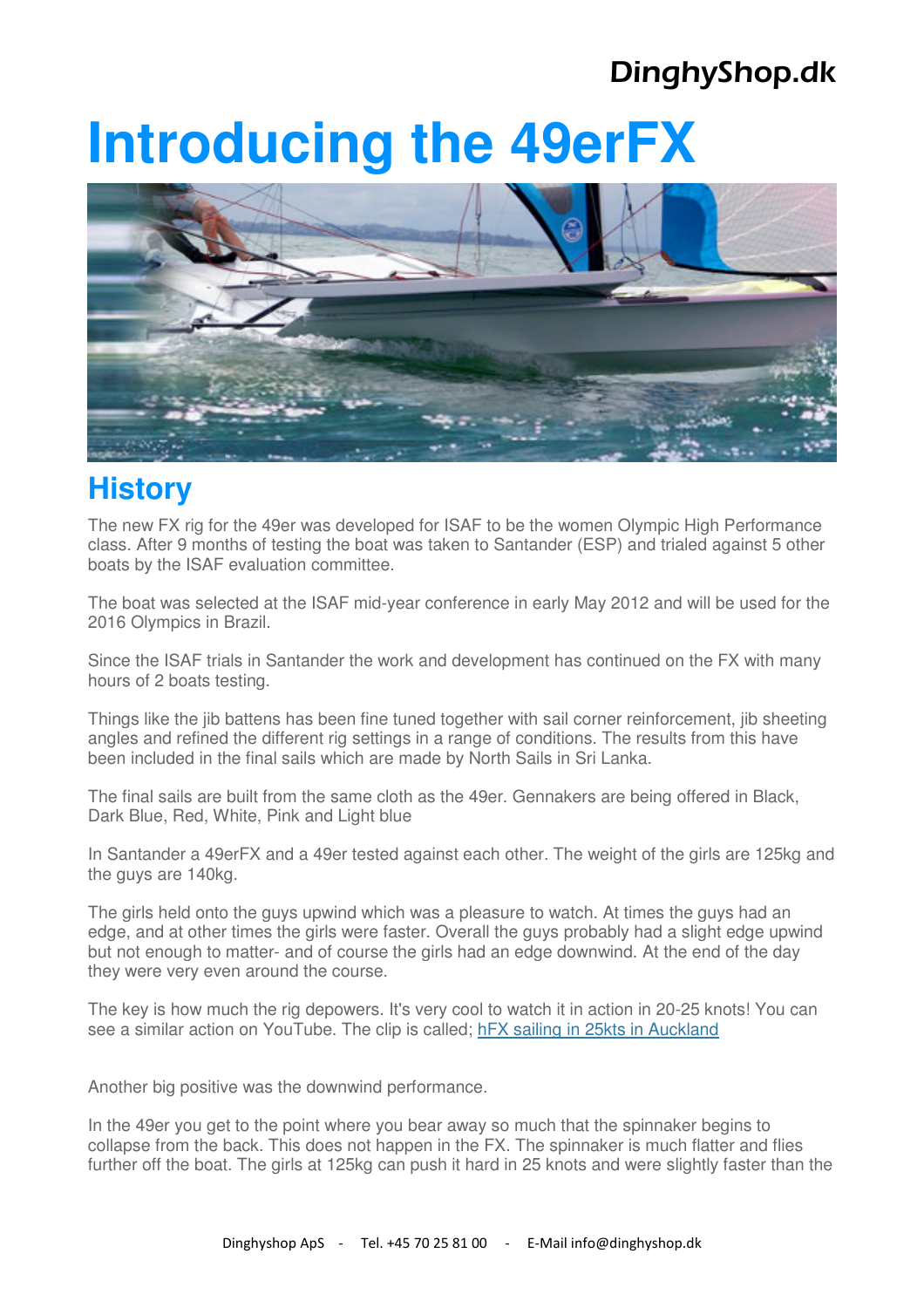guys. The dynamics of the rig are such that the bow lifts a lot more than the 49er and it's much harder to nosedive. They can send it through the waves with much more confidence. The guys commented that the FX is much easier to bear away than the 49er.

### **Advantages of the FX...**

#### **A proven platform**

- The 49er was a quantum leap in terms of high performance Olympic sailing. It still leads the field.
- It's a boat that captures the essence of true Olympic athleticism, based on a strict and well proven one design concept.
- The FX rig is perfectly suited to the 49er hull. The performance is outstanding.

#### **Low cost**

- An existing supply of used 49er hulls available worldwide enables women teams to enter the class at a reduced cost.
- Many MNA's already have a number of 49er hulls.
- The conversion from an existing 49er is simple and low cost. For around €5500 the new FX mast and sails can be put onto an existing 49er.
- 49er costs are well proven. There is no chance of large price increases once the true cost of manufacturing a boat to Olympic standard is discovered.
- The strength and durability of the 49er is well proven. There will not be costs associated with replacing equipment as it goes through a development cycle.

#### **Fast supply**

- Delays due to teething problems associated with bringing any new class to Olympic standard will be largely averted with the FX on the 49er platform.
- The builders are already well proven Olympic class builders and the production tooling is already in place and operational.
- There is already an existing network of dealers and suppliers in place world wide.
- The Southern Spars and North Sails have well established production facilities. They have already made test production runs of FX masts and sails.
- ISAF will manage the initial supply of rigs so that all MNAs will have the opportunity to receive rigs at the same time.

#### **Reliable equipment from established one design suppliers**

- The hulls, wings and foils are made by established Olympic Class boat builders Ovington Boats, McConaghy Boats and MacKay Boats. All well experienced in the manufacture of strict one design boats.
- Southern Spars manufacture the FX masts in a facility with tight management and control procedures that ensure rigs are built within tight tolerances. The 49er mast is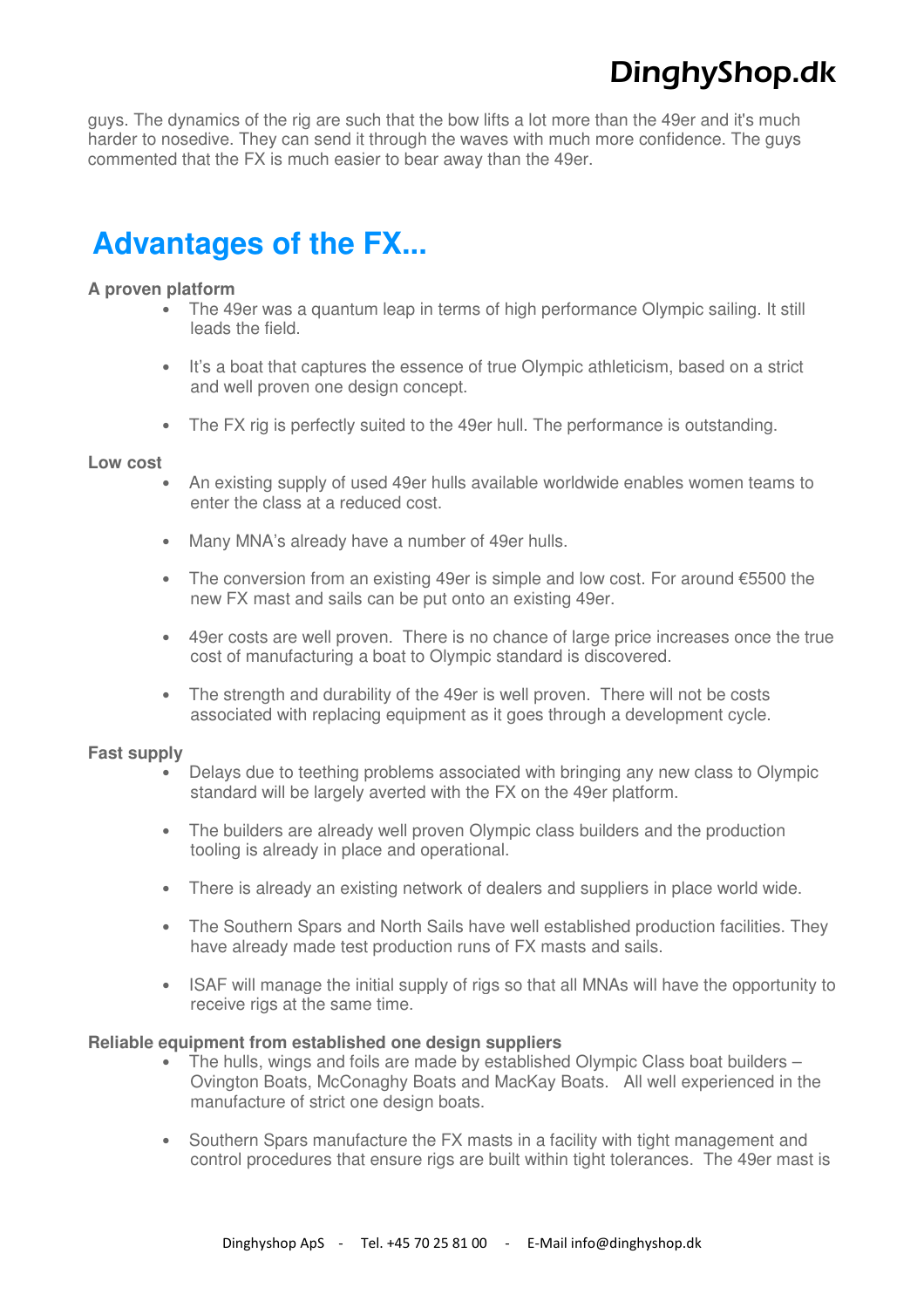also made at Southern Spars and has been accepted by the class as being of a highly uniform performance and quality.

• North Sails manufacture the sails and have a solid reputation across many classes for producing quality strict one design sails.

#### **Lower campaign costs**

- The opportunity to share equipment, coaching, transport and regatta costs between the men and women skiff teams will reduce campaign costs.
- It is easy to run joint training and racing with both the 49er and FX. There is very little difference in performance between the 2 boats.
- The FX will have popular support from weekend warrior and youth sailors who find the 49er too much of a handful. FX fleets will be large. Quality racing will be found closer to home.

#### **True high performance**

- The FX is a true high performance skiff. It demands athleticism, balance, skill and daring.
- The FX is a skiff that will show to the world how spectacular our sport is and what amazing athletes our women sailors are.
- Our top women sailors want a skiff that is thrilling in 10 knots and still racing in 25 knots. This is the FX.
- Media and spectators already love the FX. The women's skiff event in the FX has the potential to be one of the glamour events of the entire Olympics.

### **Technical Overview**

Over the past three Olympic cycles the 49er has evolved into a finely tuned boat that is nicely balanced in all conditions with a rig that is able to be adjusted for best performance in each windspeed and sea state.

With the FX we have the benefit of this evolution as well as new developments in skiff rig design to allow us to achieve the optimum rig very quickly.

Starting with the 49er hull, wings and foils, we then set about designing a rig that would go straight into the existing 49er boats and provide the correct amount of power for the lighter crew target weight specified by ISAF.

Using the North Sails suite of analysis software, John Clinton optimised the new sailplan using the Flow program. Clinton also designed the current carbon 49er rig and 18ft skiff rigs that have won a number of the recent World Championships.

The sailplan was designed to produce the correct amount of power for a 120kg crew so that they would be fully powered up at a similar windspeed as the men in the 49er, and start depowering at a the same windspeed.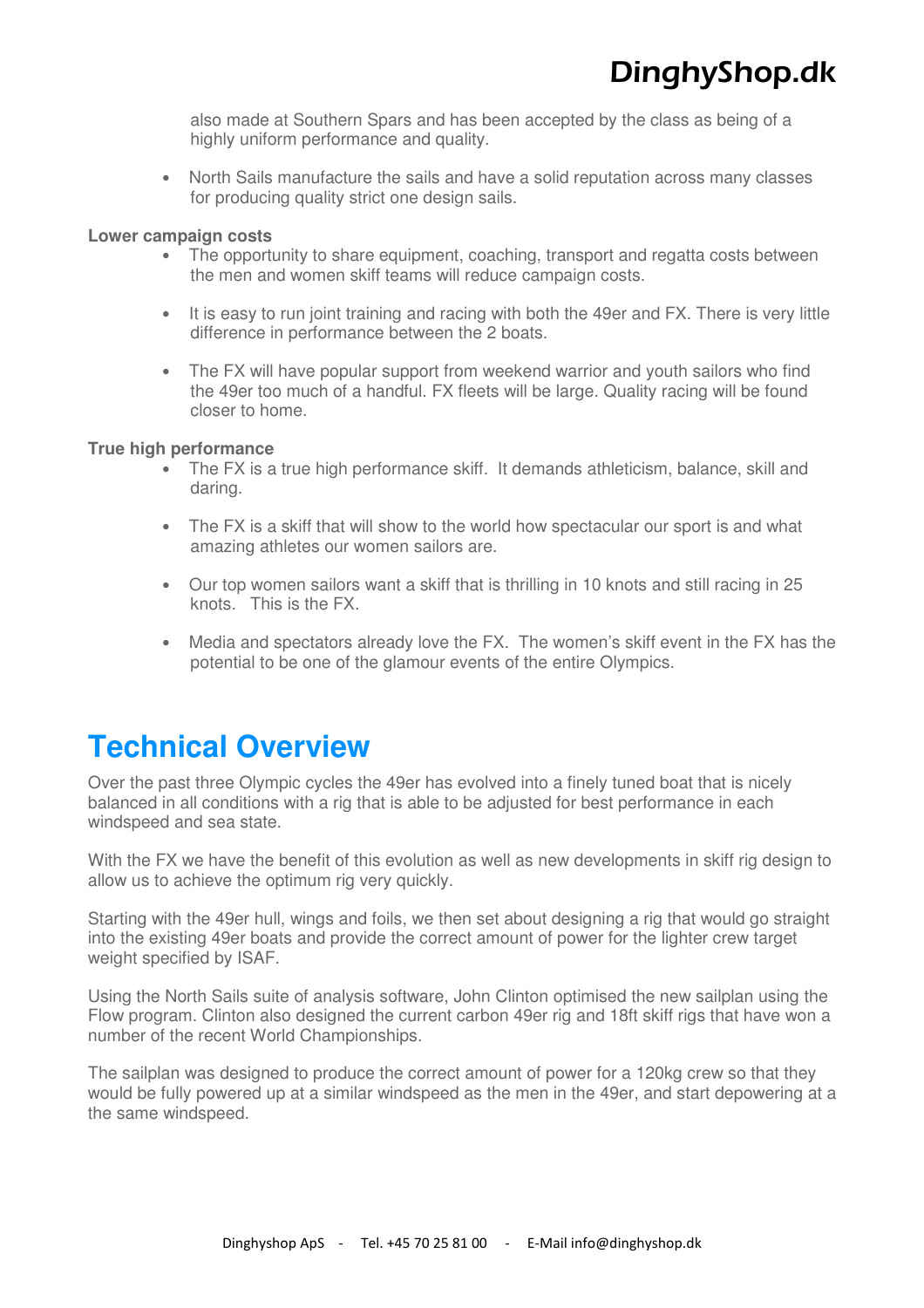

The size of the main and jib were adjusted to get the correct fore/aft aerodynamic centre of effort to retain the same balance as the 49er.

A more efficient main was introduced with a wider head as a result of recent 18ft skiff and America's Cup technology. To make this head work a stiffer mast is required. This was achieved by raising the hounds- again like the top 18ft skiff teams-and adding a little carbon to the middle section of the mast to ensure the mid leech stays under control throughout the wind range.

The main was designed with only 5 battens to reduce the rig weight while using rugged purpose designed skiff cloth to ensure the sails last well.

Since the 49er was first introduced, gennaker designs have evolved to become flatter for high speed skiffs and multihulls. The new FX gennaker was based on recent top skiff designs to produce a very efficient sail that allows the smaller rigged FX to compete equally with the 49er downwind in most conditions.

Upwind the new FX sailplan is also able to compete with the 49er in many conditions with the rig settings being adjusted through the range in the same fashion to the 49er to get optimum performance in all wind strengths.

The shorter, lower aspect ratio sailplan has lowered the centre of effort making the boat easier to sail- and easier to right from a capsize while enhancing the overall performance of the boat!